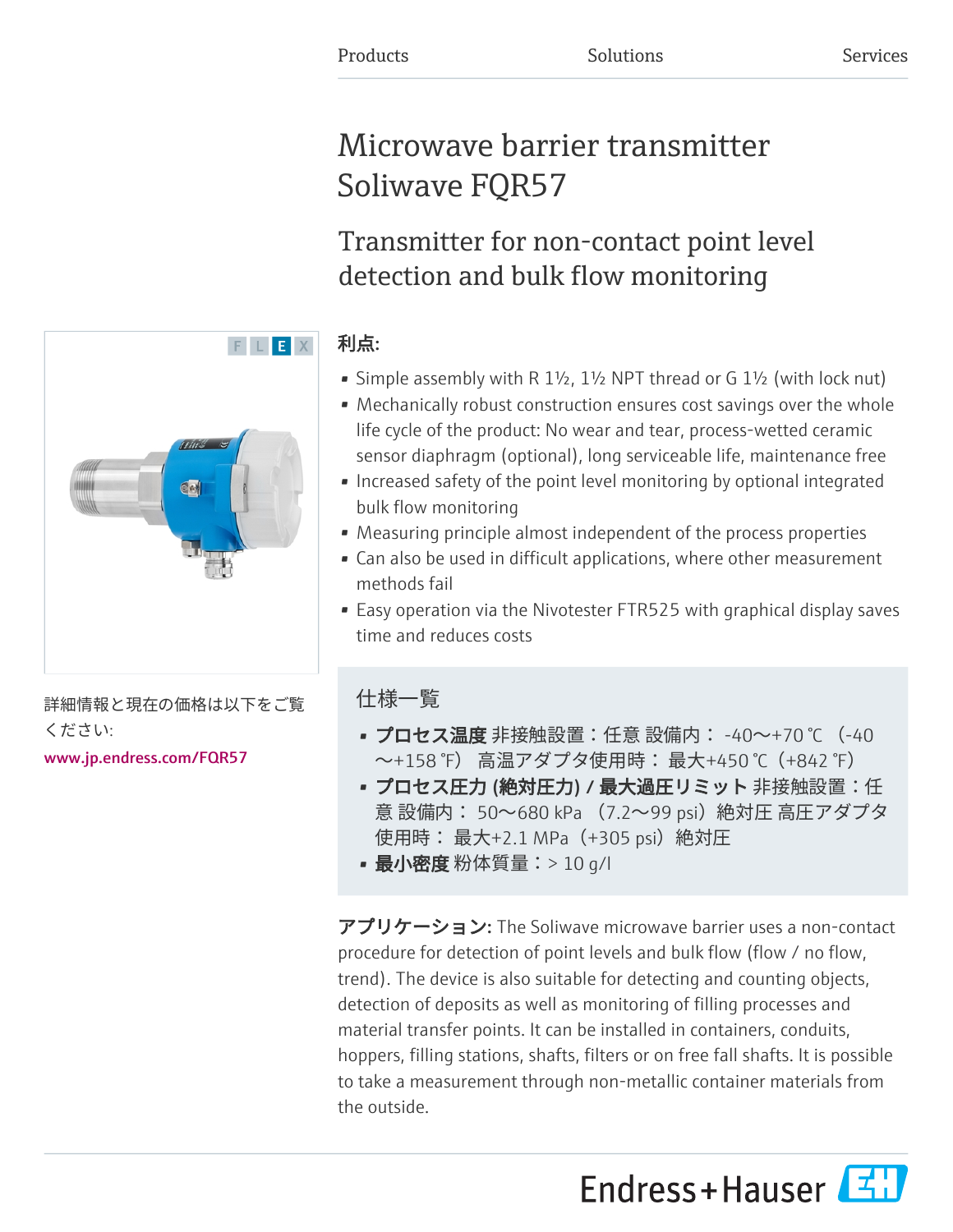# 機能と仕様

リミットスイッチ / 粉体 測定原理

マイクロ波バリア

## 特性 / アプリケーション

変換器

非接触式レベルスイッチおよび流量監視 対象物の検知、カウント、測位 物質移動ポイントの監視 沈着物や汚染の検知および分析 非接触設置: 外部からの放射波 設備内: 設備内の放射波 (接触)

#### 特徴

オプションのバルク流量監視機能 並列モードは最大5チャンネル 検知範囲の上限:最大100 m 流量の検知範囲:最大10 m(粉体に応じて異なる)

# 電源 / 通信

コントロールユニット付きプロセス変換器Nivotester FTR525を経 由

# 周囲温度

 $-40$ ~+70 °C  $(-40 \rightarrow +158 \text{°F})$ 

# プロセス温度

非接触設置:任意 設備内:  $-40$ ~+70 °C  $(-40 \sim +158 \text{ }^{\circ}\text{F})$ 高温アダプタ使用時: 最大+450℃ (+842 °F)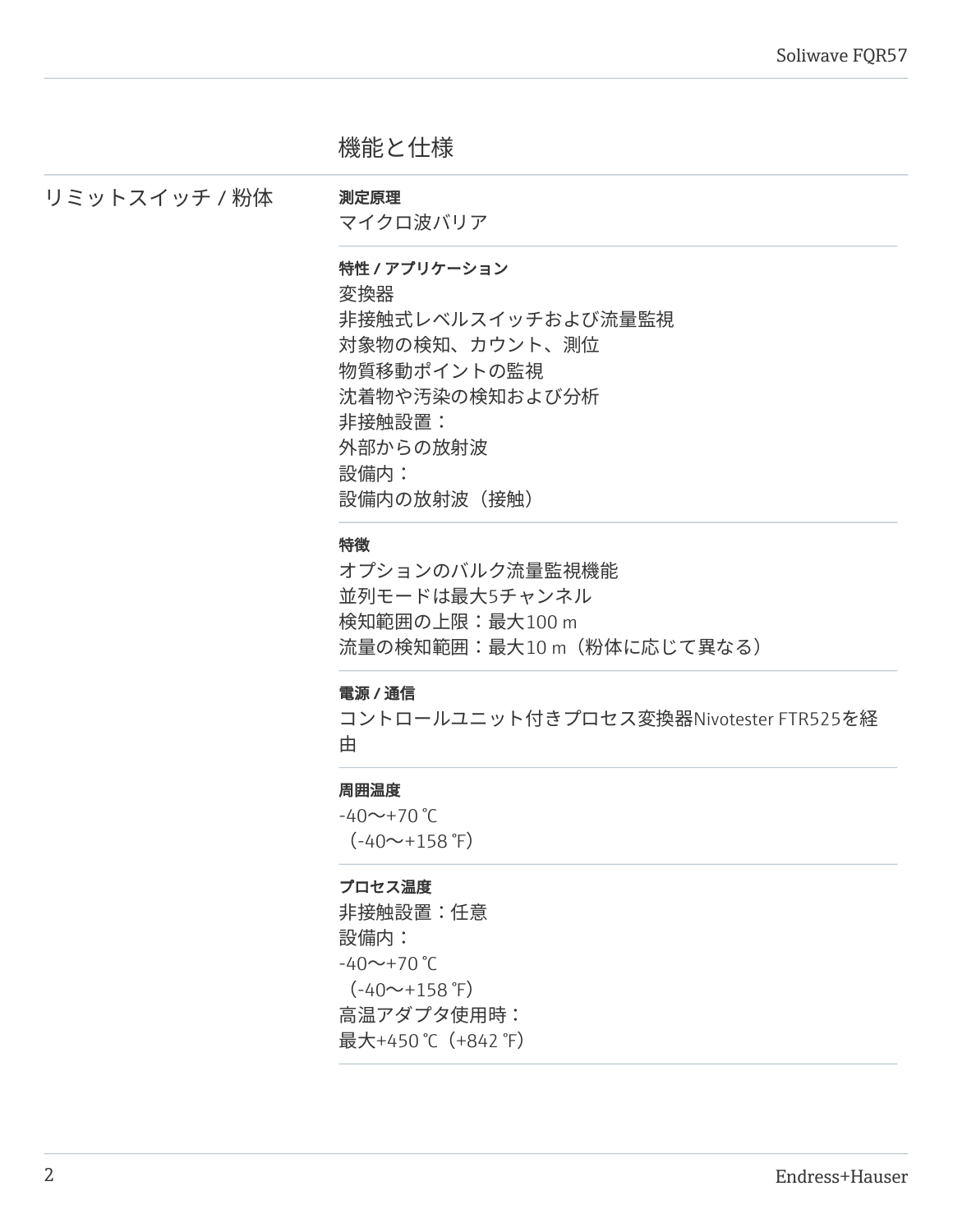# リミットスイッチ / 粉体

プロセス圧力 (絶対圧力) / 最大過圧リミット 非接触設置:任意 設備内: 50~680 kPa (7.2~99 psi)絶対圧 高圧アダプタ使用時: 最大+2.1 MPa(+305 psi)絶対圧

# 最小密度

粉体質量:> 10 g/l

#### 主要接液部

非接触設置: 接液部なし 設備内: SUS 316Ti相当、PTFE、またはセラミック

## プロセス接続

ネジ: 1-1/2" R、1-1/2" G、1-1/2" NPT

#### 通信

コントロールユニット付きプロセス変換器Nivotester FTR525を経 由

## 規格適合証明書/認証

ATEX、IEC Ex

#### 設計認証

EN10204-3.1

# 選択項目

点検窓 高温アダプタ 高圧アダプタ 取付ブラケット FAR50、FAR51、FAR52、FAR53、FAR54、FAR55